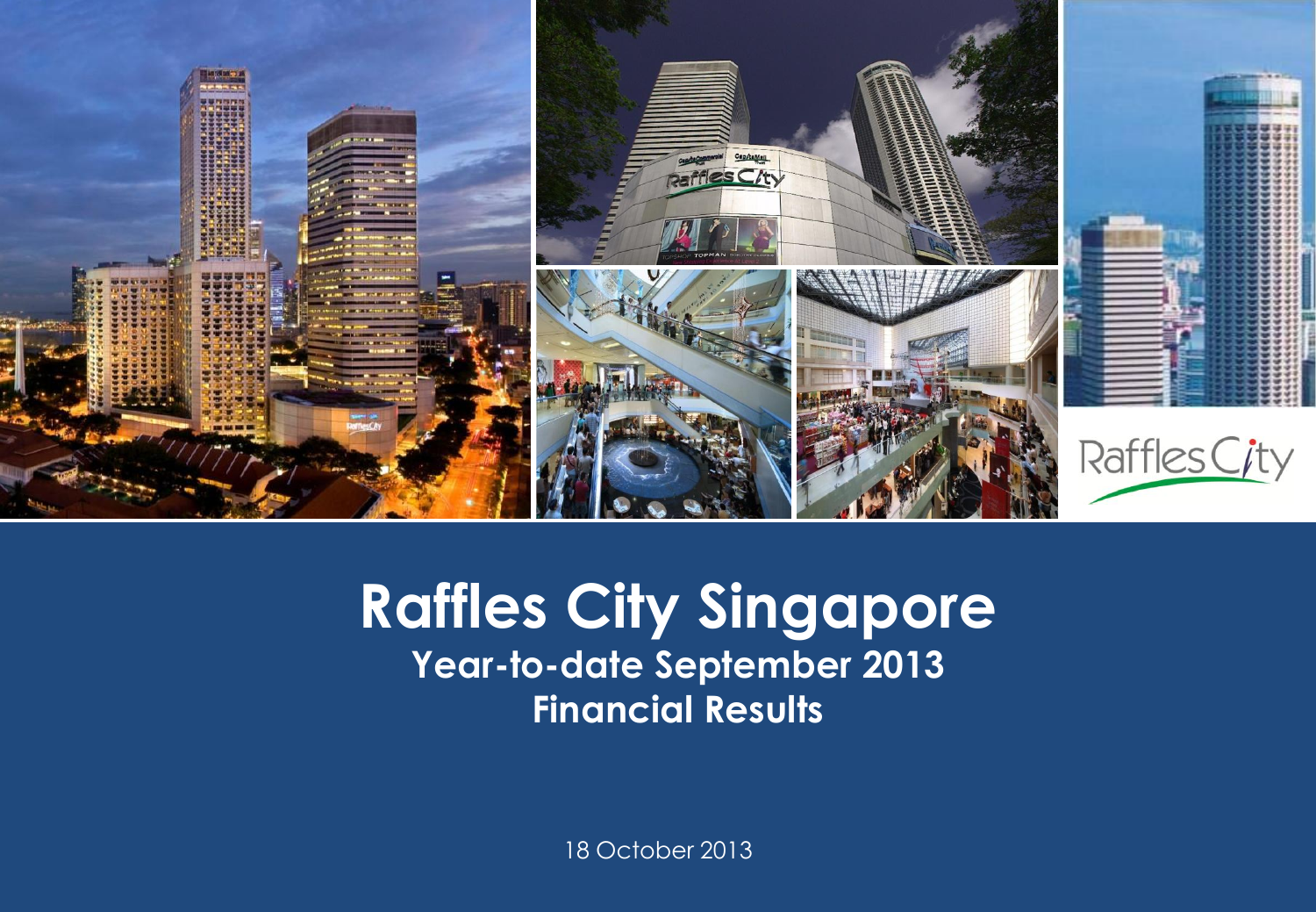#### **Important Notice**

**Raffles City Singapore is jointly owned by CapitaCommercial Trust (CCT) and CapitaMall Trust (CMT) through RCS Trust, and jointly managed by CapitaCommercial Trust Management Limited (CCTML) and CapitaMall Trust Management Limited (CMTML). CCT has 60.0% interest and CMT has 40.0% interest in RCS Trust. This presentation shall be read in conjunction with the respective 2013 Third Quarter Unaudited Financial Statement Announcements released for CCT and CMT.**

This presentation may contain forward-looking statements. These forward-looking statements involve known and unknown risks, uncertainties and other factors that may cause the actual results, performance or achievements to be materially different from any future results, performance or achievements expressed or implied by the forward-looking statements. Forward-looking statements involve inherent risks and uncertainties. A number of factors could cause the actual results or outcomes to differ materially from those expressed in any forward-looking statement. Representative examples of these factors include (without limitation) general industry and economic conditions, interest rate trends, cost of capital and capital availability, competition from other developments or companies, shifts in expected levels of occupancy rate, property rental income, charge out collections, changes in operating expenses (including employee wages, benefits and training costs), governmental and public policy changes and the continued availability of financing in the amounts and the terms necessary to support future business. You are cautioned not to place undue reliance on these forward-looking statements, which are based on the current view of management on future events.

This presentation is for information only. No representation or warranty expressed or implied is made as to, and no reliance should be placed on, the fairness, accuracy, completeness or correctness of the information or opinions contained in this presentation. Neither CCTML or CMTML or any of their affiliates, advisers or representatives shall have any liability whatsoever (in negligence or otherwise) for any loss howsoever arising, whether directly or indirectly, from any use, reliance or distribution of this presentation or its contents or otherwise arising in connection with this presentation.

This presentation also does not constitute an invitation or offer to acquire, purchase or subscribe for units in CCT and/or CMT.ap/taCommercial

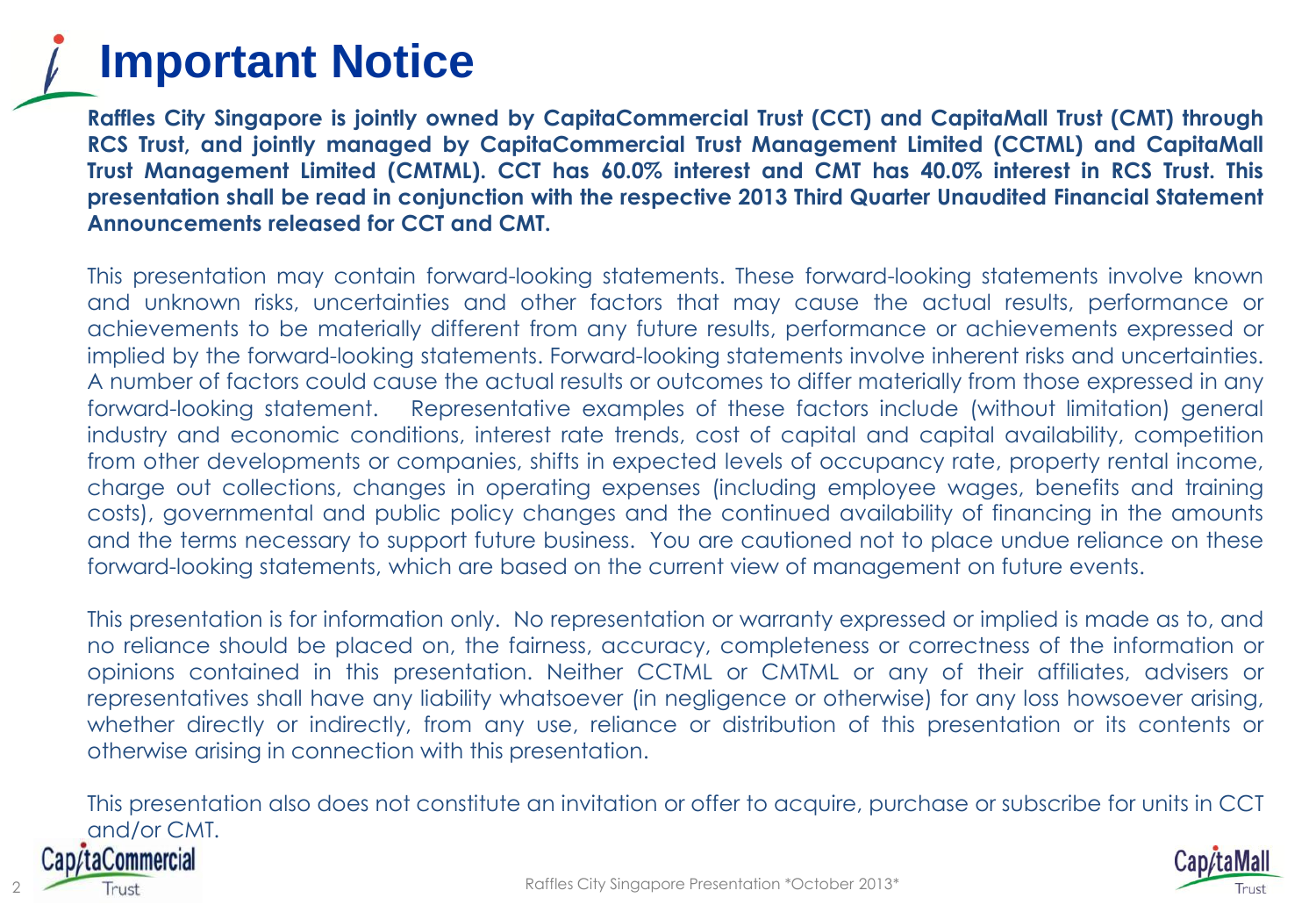## **Performance of RCS Trust – YTD Sep 2013**

|                      | <b>CCT's 60% Interest</b>        |                                  |                 |       | <b>RCS Trust</b><br>100%   |
|----------------------|----------------------------------|----------------------------------|-----------------|-------|----------------------------|
|                      | <b>YTD</b>                       | <b>YTD</b>                       | <b>Variance</b> |       | <b>YTD</b>                 |
|                      | <b>Sep 2013</b><br><b>SS'000</b> | <b>Sep 2012</b><br><b>SS'000</b> | <b>S\$'000</b>  | $\%$  | <b>Sep 2013</b><br>S\$'000 |
| <b>Gross Revenue</b> | 101,291                          | 98,980                           | 2,311           | 2.3   | 168,819                    |
| - Office             | 16,775                           | 15,267                           | 1,508           | 9.9   | 27,958                     |
| - Retail             | 44,269                           | 43,586                           | 683             | 1.6   | 73,781                     |
| - Hotel              | 36,346                           | 36,630                           | $(284)^{1}$     | (0.8) | 60,579                     |
| - Others             | 3,901                            | 3,497                            | 404             | 11.6  | 6,501                      |

| Net Property Income | 74,530 | 72,544 | $\vert$ 1.986 |  | 124,217 |
|---------------------|--------|--------|---------------|--|---------|
|---------------------|--------|--------|---------------|--|---------|

(1) The year-on-year decline in gross revenue from the hotel lease is due to the closure of some rooms for upgrading by RC Hotel and lower service charge recovered due to lower utility tariff rates secured by RCS Trust.



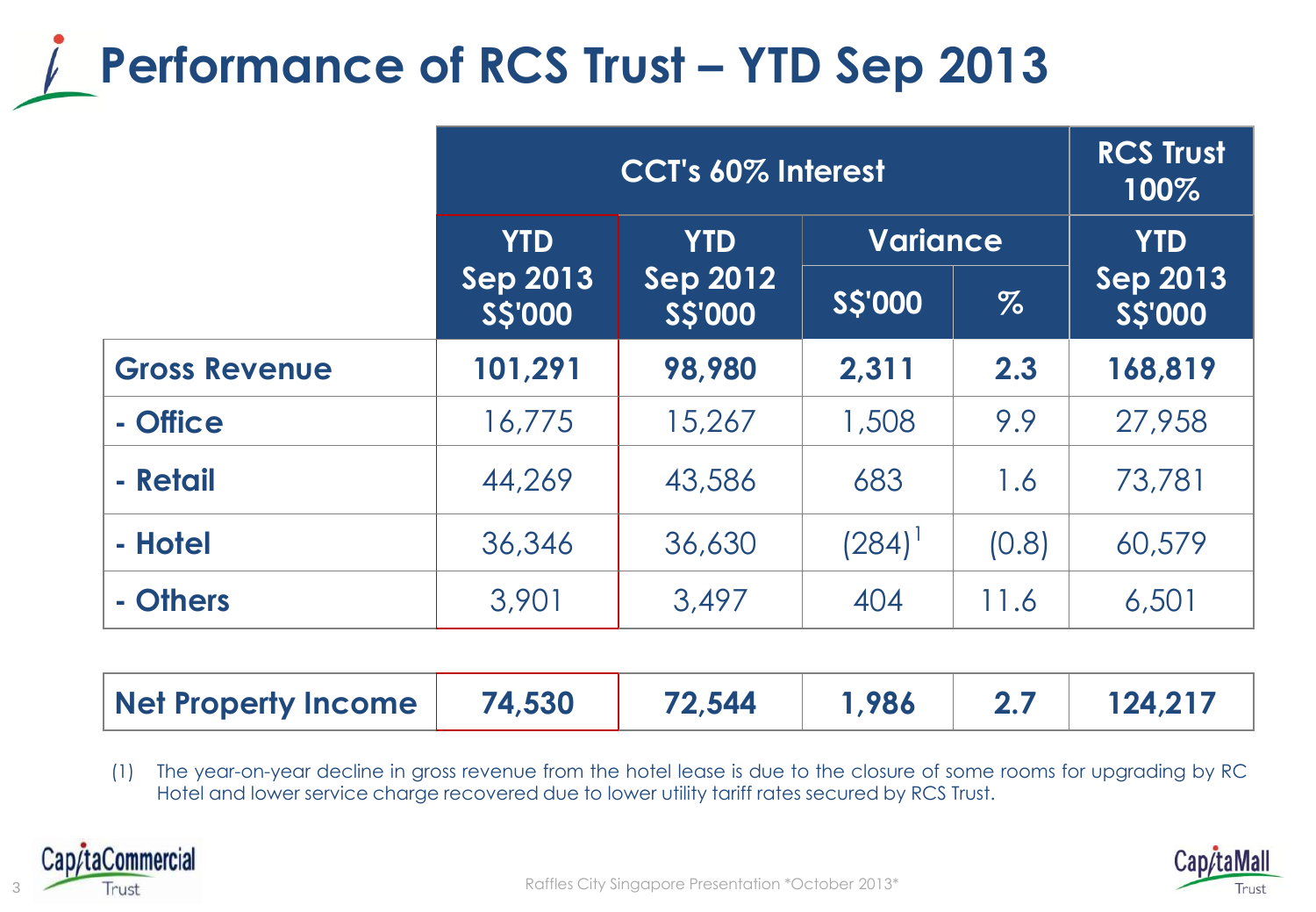

|                         | As at 30 September 2013 |
|-------------------------|-------------------------|
| Net Debt / Total Assets | 33.4%                   |

|                                                          | <b>3Q 2013</b> |
|----------------------------------------------------------|----------------|
| Net Operating Profit / CMBS Debt Service (1)             | 5.92x          |
| Net Operating Profit / Total Debt Service <sup>(2)</sup> | 4.76x          |

Notes:

(1) NOP / CMBS debt service – (Net property income less other borrowing cost and trust expenses) / (CMBS interest expense)

(2) NOP / Total debt service – (Net property income less other borrowing cost and trust expenses) / (CMBS and bank loan interest expenses)



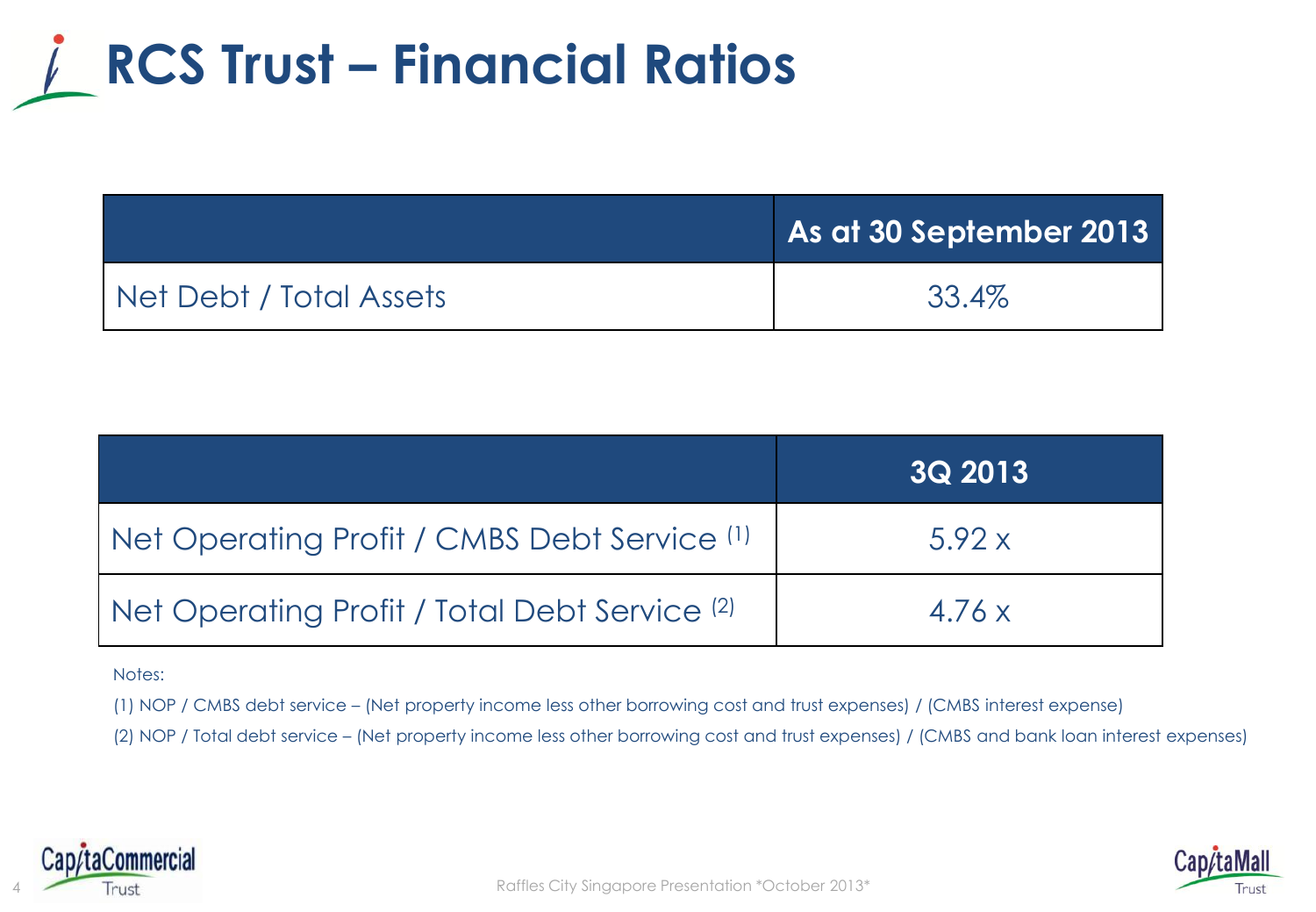## **Lease Expiry Profile – Raffles City Tower (Office)**

**Leases up for Renewal as a % of Gross Rental Income as at 30 September 2013**



| <b>Weighted Average Expiry by Gross Rental Income</b> | 2.5 Years |
|-------------------------------------------------------|-----------|
|-------------------------------------------------------|-----------|



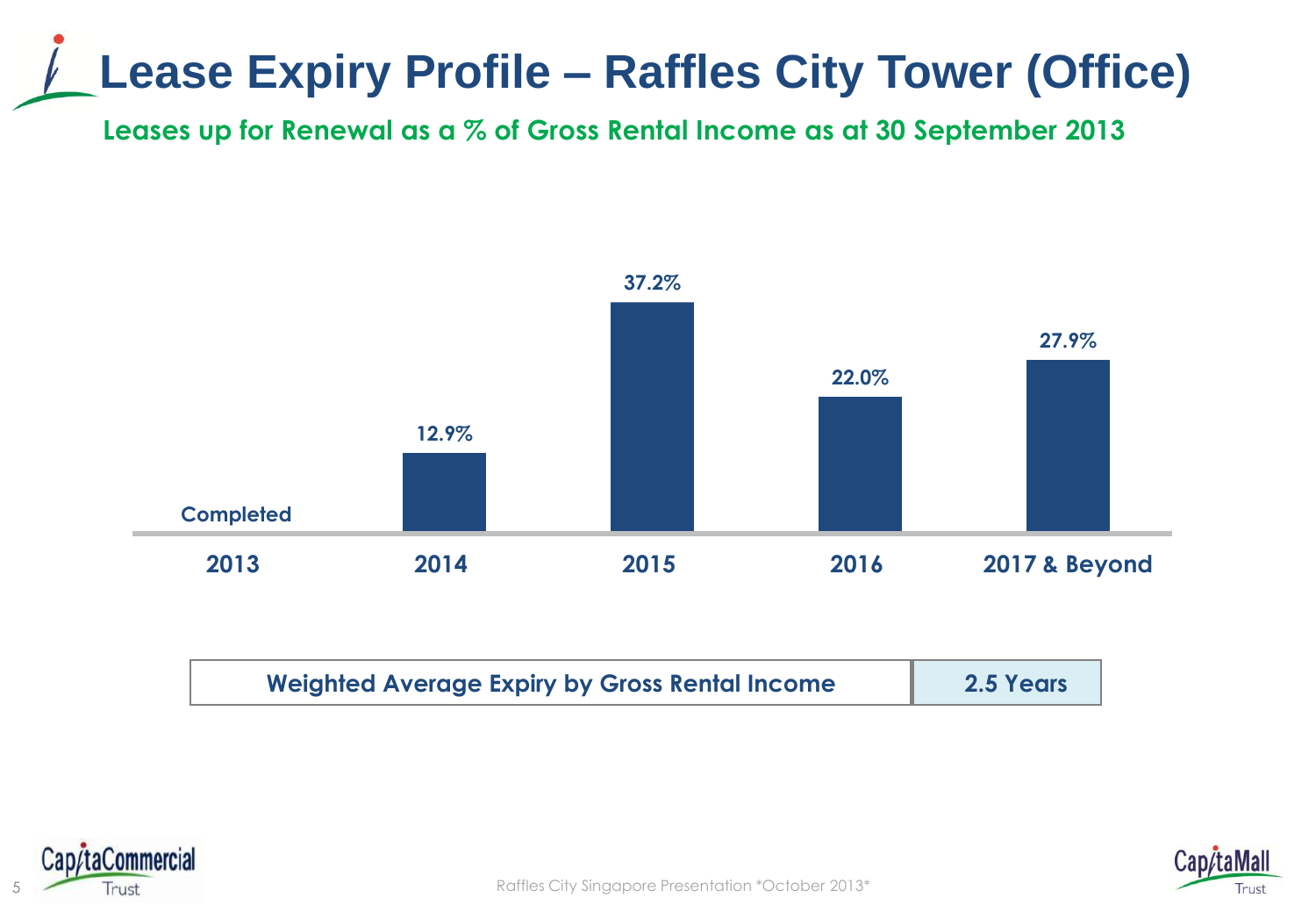### **Lease Expiry Profile – Raffles City Shopping Centre**

**Leases up for Renewal as a % of Gross Rental Income as at 30 September 2013**



| <b>Weighted Average Expiry by Gross Rental Income</b> | 1.7 Years |
|-------------------------------------------------------|-----------|
|-------------------------------------------------------|-----------|



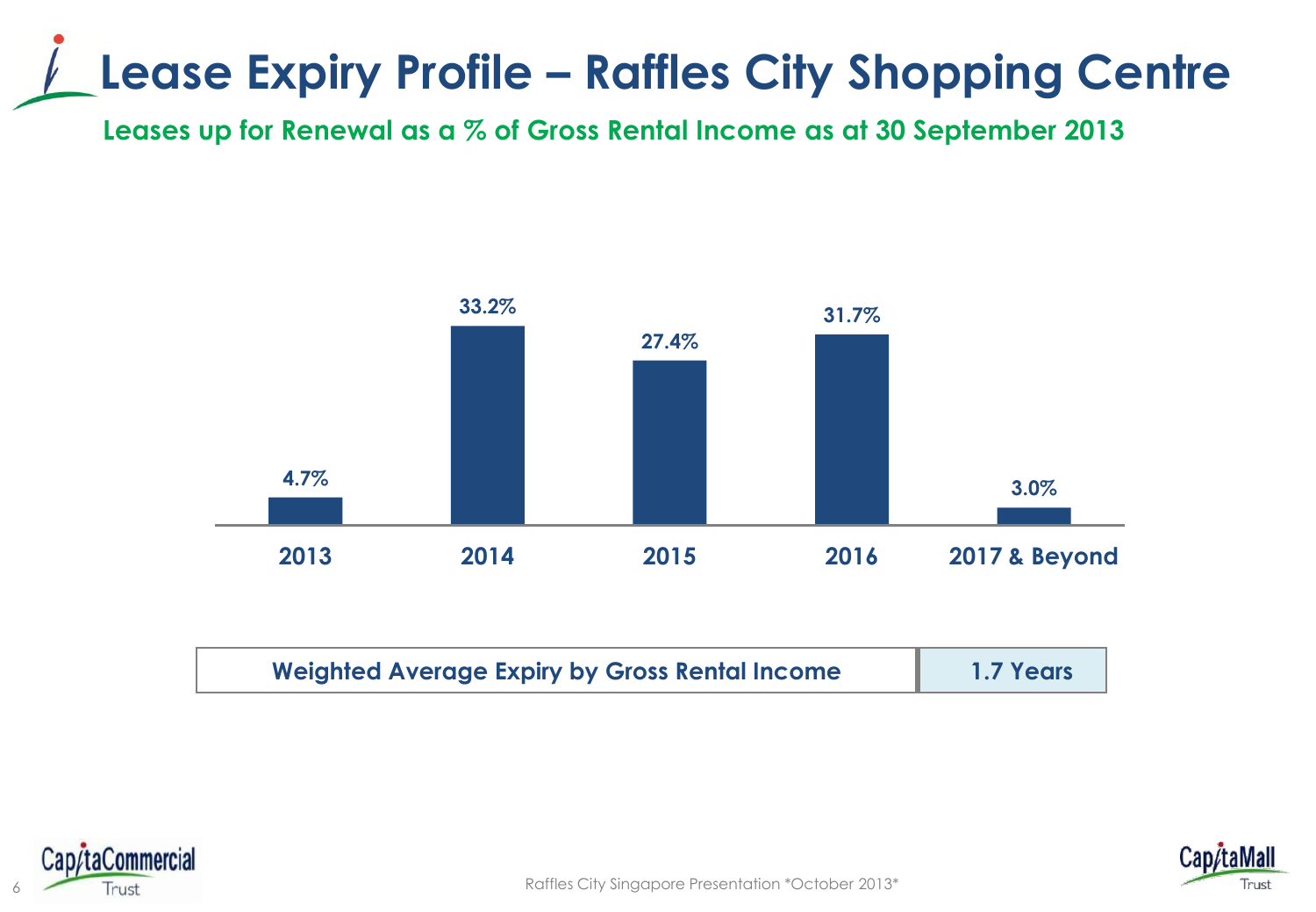# **Raffles City Tower AEI: work in progress**

#### Building is at **100% occupancy**  AEI on track to complete by 2Q 2014

**S\$34.7M** Asset **Enhancement** 

**75 % completed**  as at 3Q 2013

**Remaining 12 out of 35 floors**

to be upgraded





7